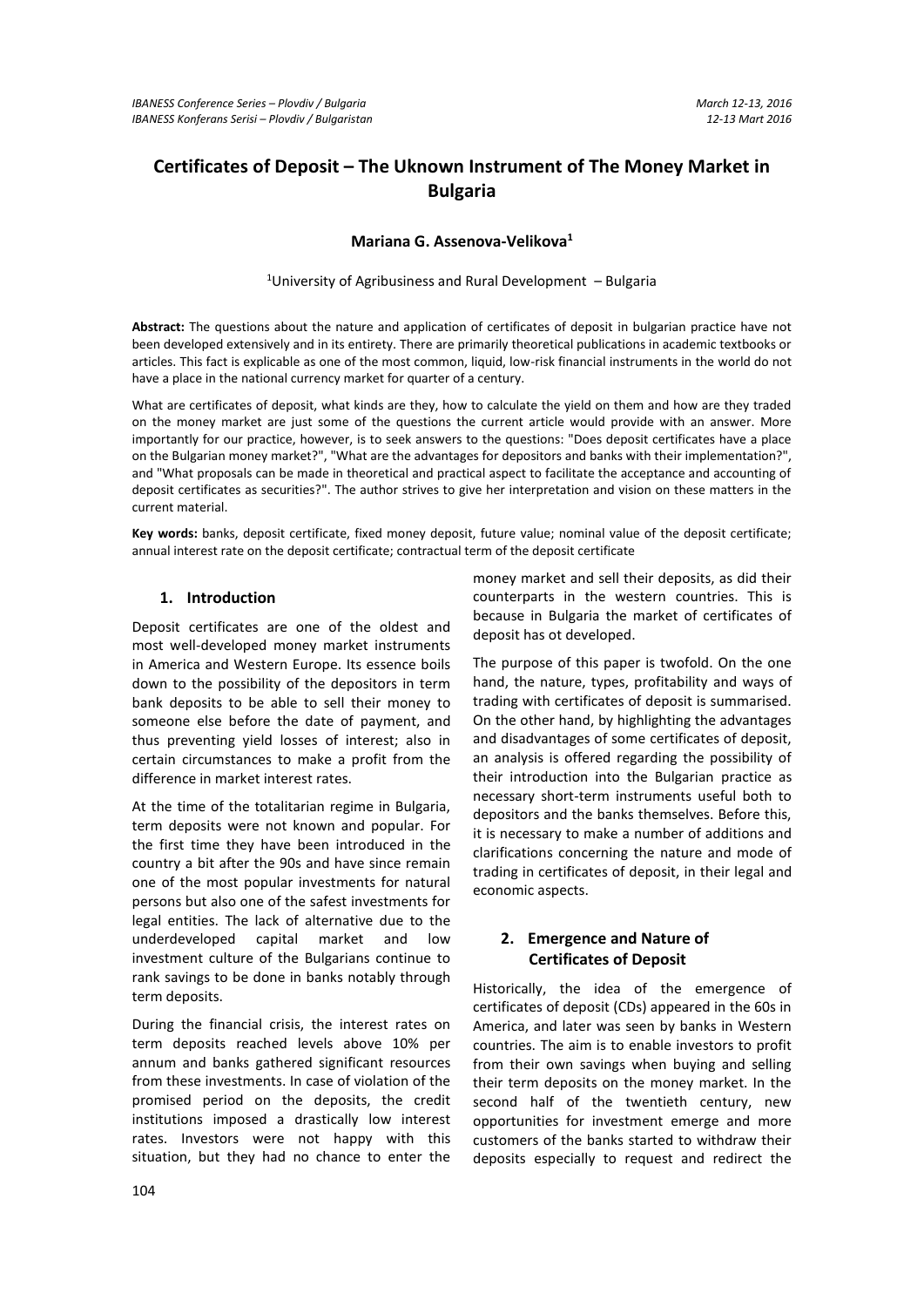money out of the credit institution. It is known that banks are joint stock companies that work with a foreign attracted capital and for them it is essential to maintain and increase their bank resources and not to allow customers to withdraw them. In an effort to offer something new and profitable the first banks, which apply certificates of deposit, are Citibank and First National City bank of New York. Although the idea of these instruments dated back to 1961, wider application takes place in 70s-80s when they begin to be traded secondary on the stock exchange. Their development in Japan was very dynamic although the first trade was launched in 1979.

**Economically**, the certificate of deposit is a certificate having a short-term character of securities issued by a bank or other financial institution and certifying that it has been made a fixed money deposit. Certificate of deposit is paid at maturity as it accrues interest, and when the depositor cannot wait for the deadline, he can sell it to another on the money market.

Deposit certificates can be to bearer or personal. Most often they are issued to bearer, as they are more convenient for trading in the secondary market. In Bulgaria, in 1992 in the adopted then Ordinance № 3 for payments it was stated that to the Bulgarian investors, upon request, may be granted a certificate of deposit, but only the bearer certificates are considered to be a security ones. They are usually short-term - up to 1 year as the most widely used are those from 90 to 270 days.

Interest rates on certificates of deposit shall be determined at the opening of the term deposit and are negotiated between the client and the bank. This rate depends on many factors, as the most important are: the state of the money market, demand and supply of fixed deposits, interest rates and yields on competing banks, financial condition and rating of the credit institution, the characteristics of the specific issue of deposit certificates etc. It is important to note that **once determined, the interest rate on these securities is valid for the entire period of time, i.e. until maturity**. Naturally, for prime clients the banks will provide interest rates higher than the average specific emission. The big, financially sound institutions issue deposit certificates with lower interest rates, i.e. the income from this investment is not as high as it can get when purchasing certificates from a small, unknown banks.

Certificates of deposit are highly liquid. They can be sold at any time on the money market and to take the profitability now or more precisely, to be collected amounts, which according to the factors influencing the market can not only be equal to the promised interest rate of the bank, but even  $l$ arger. $1$ 

Clearly, the certificate of deposit is a financial instrument derived from the term deposit, which has many advantages. The most important advantages of the certificates of deposit are:

- $\triangleright$  ability to be traded at any time on the money market thereby not to lose interest, as this may occur when there's a violation of the maturity deposit;
- $\triangleright$  high liquidity for the investor and the issuer;
- $\triangleright$  designed for institutional clients who buy them wholesale in large quantities;
- $\triangleright$  the purpose of having them is investment and the interest rate on them can be negotiated;
- $\triangleright$  secondary trading in countries, distinguishing between commercial and investment banking, as well as in Japan, is performed by specialized institutions brokerage firms, discount houses and others.

Unfortunately, this market is not yet widely used in Bulgaria while in developed countries about 30% of all money market operations are carried out precisely with deposit certificates. The importance of certificates of deposit in the cash turnover of developed countries attests to the fact that the U.S. and the UK are part of M3.

### **3. Characteristics of The Deposit Certificates**

The deposit certificate is a certificate having the character of a short-term security issued by a bank or other financial institution and certifying that it is made a fixed deposit of money. The deposit certificate is paid at maturity as it accrues interest, and when the depositor cannot wait for

**.** 

 $1$  Robert W. Important Information about Certificates of Deposit, Baird & Co. Incorporated. Member NYSE & SIPC, 2009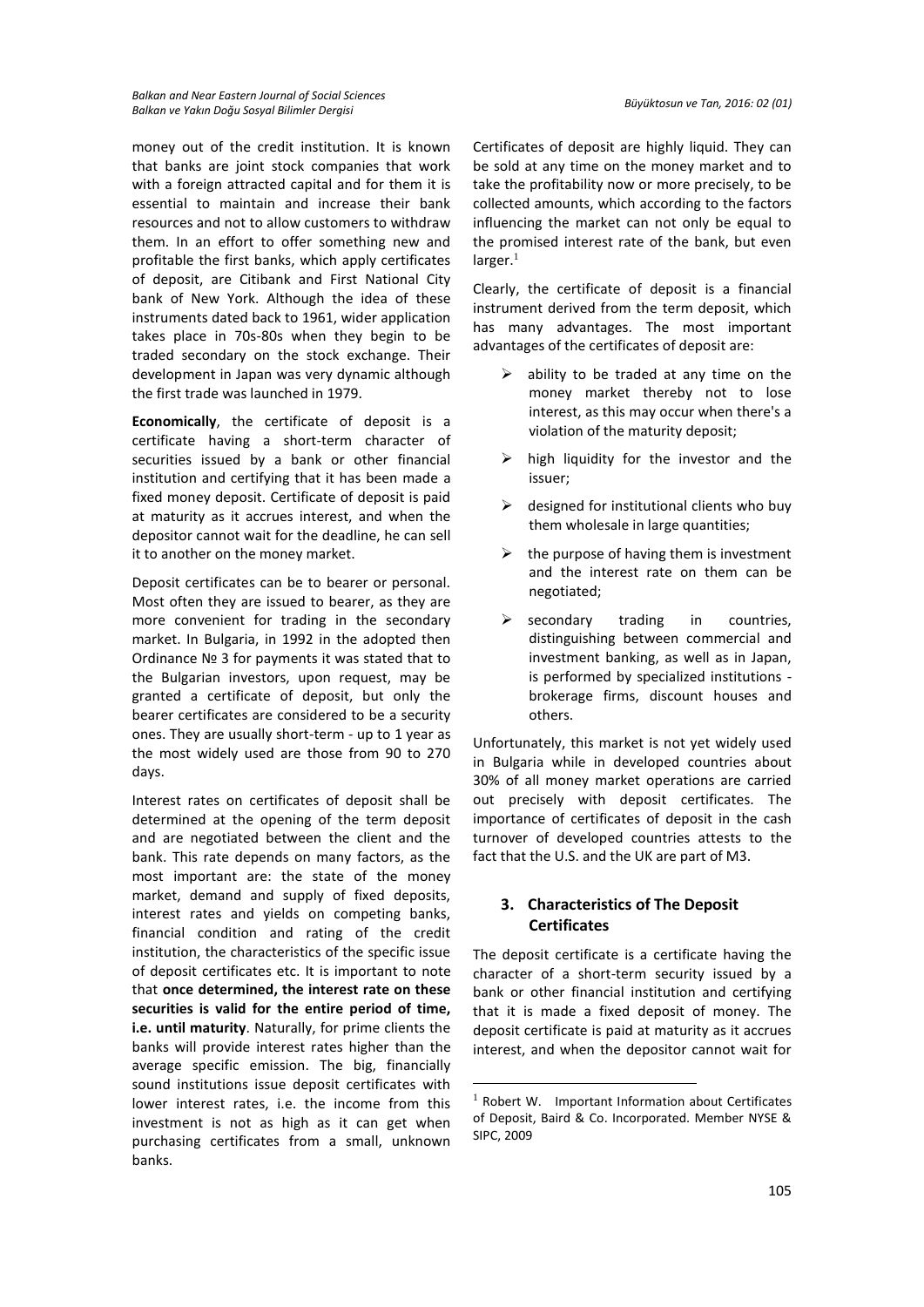the deadline, he can sell it to another money market.

Deposit certificates may be to bearer or nominal. Most often are issued to bearer, as they are more convenient for trading in the secondary market. In Bulgaria, in 1992 in the adopted then Ordinance Nº 3 of the payments was recorded that the Bulgarian investors upon request to issue a certificate of deposit, but only the bearer certificates are considered to be a security. They are usually short-term - up to 1 year as the most widely used are those from 90 to 270 days.

The interest rates on the deposit certificates shall be determined at the opening of the fixed deposit and are negotiated between the client and the bank. This rate depends on many factors, as the most important are: the state of the money market, demand and supply of fixed deposits, interest rates and profitability of competing banks, financial condition and rating of the credit institution, the characteristics of the specific issue of certificates of deposit and etc. It is important to note that **once determined, the interest rate on these securities is valid for the entire period of time, i.e. until maturity.** Naturally, for prime banks will provide clients interest rates higher than the average defined for the emission. In this case is also true that big, financially stable institutions issue certificates of deposit with lower interest rates, i.e. the income from this investment is not as high as it can get when purchasing certificates from a smaller, unknown banks.

Deposit certificates are **highly liquid**. They can be sold at any time on the money market and be taken into account currently to the profitability or accurately collected amounts, which according to the factors influencing the market can not only be equal to the promised interest rate of the bank, but even larger.

Clearly, the certificate of deposit is a financial instrument derived from the fixed deposit, which has many advantages. Unfortunately, this market is not yet widely used in the country, while in developed countries about 30% of all money market operations are carried out precisely in deposit certificates.<sup>2</sup> The importance of the

 $\frac{1}{2}$ 

deposit certificates in the monetary turnover of developed countries is attested by the fact that the U.S. and the UK are part of M3.

### **4. Types of Deposit Certificates**

Deposit certificates in the world can be grouped by various criteria. Their diversity also depends on the specifics of the money market in those markets.

The most important types deposit certificates are classified as follows:

- I. Depending on the period for which are issued they are:
	- **Short-term**, typically 3,4 and 6 month are the most widely used;
	- **Medium term** 3 years. In some countries they are called savings deposits and with them only emissions are created, intended for individuals.
- II. Depending on the legal form of the investors there are:
	- **Certificates of deposit for individuals**
	- **Certificates of deposit for legal entities**  companies, pension and investment funds, and others.
- III. Depending on the registration holder they are:
	- **Certificates of deposit to bearer**
	- **Registered or personal deposit certificates**
- IV. Depending on the degree of risk and the financial condition of the issuer, in they vary:
	- **First-rate deposit certificates:** They are issued by institutions with high ratings, which are in good financial condition. The interest rate on them however is not high.
	- **Second-rate deposit certificates:** they are issued from newly formed institutions with little capital whose purpose is to promote the market and attract more customers. So they give higher rates.

http://www.banking.us.hsbc.com/personal/deposits/O nlineCD\_T&Cs.pdf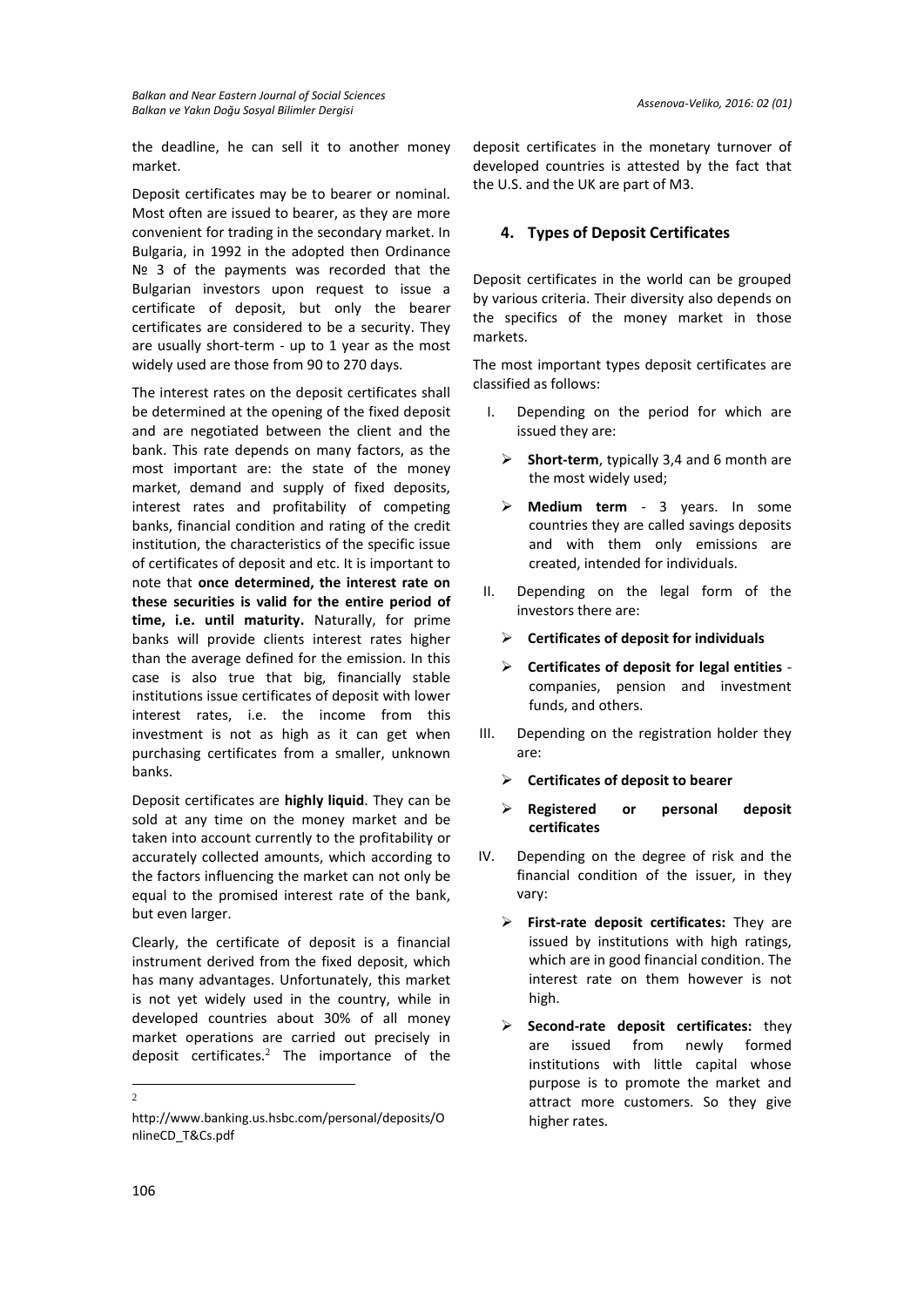- V. Depending on the interest rate on certificates of deposit there are:
	- **Certificates of deposit with fixed interest rate:** In these instruments agreed rate remains unchanged until the end of the maturity
	- **Certificates of deposit with a variable interest rate:** In these certificates, the interest rate on them is reviewed by the bank over a period of time or is calculated based on a floating basis such. LIBOR, BIR, etc.
- VI. Depending on the amount of the emission
	- **Single deposit certificates**
	- **Serial deposit certificates**
- VII. According to the currency in which it is issued:
	- **Certificates of deposit in local currency**
	- **Certificates of deposit in foreign currency**

Often are issued in the currencies of major market-oriented countries. Certificates for which the deposit currency is not local are issued anywhere in the world - Singapore, Hong Kong, USA, Japan. Most of these deposits are in dollars at banks in Europe, hence the name - Eurodollar.

#### **5. Trade with Deposit Certificates**

Deposit certificates are preferred as investment from both individual and institutional investors. One of the main advantages of these tools is the high liquidity, low risk and profitability, which in many cases is higher than the interest on fixed deposits. The opportunity at any time to be traded on the money market, as there the price of purchase is determined and therefore the return on them is an attractive attribute, acting from the moment of their occurrence.

Investors in fixed deposits often suffer from a breach of promise of time. For various reasons, depositors cannot wait for maturity and withdraw from the funds that have been left to fixed deposit. This leads to a distortion of maturity and a deficit in an insignificant interest rate, which sometimes, on an annual basis, is a hundred times lower than the annual interest rate promised. To be able to sell to another your own deposit without losing the profitability is a concept transformed in the deposit certificates that appeals to all depositors. So to this day, these financial instruments are much preferred on the money market.

The sale and purchase of a deposit certificate before maturity and calculation of return on it can be illustrated by the following example: $3$ 

### *EXAMPLE*

*Commercial Bank "ABC" issues a deposit certificate to bearer to person "X", stating that the same person is put on fixed deposit for half a year the sum of 200 000lv. The annual interest rate on the deposit certificate was agreed at 15%. At the end of the fourth month, person "X" needs cash and decides to sell the certificate to someone else on the money market. At that time, the commercial bank offers fixed deposits at 10% annual interest rate. A buyer of the deposit certificate is person "Y", who prefers to buy from "X" the certificate instead of making a separate fixed deposit in the bank for two months. What is the maximum price at which "Y" may agree to buy a certificate of deposit from "X" and what kind of returns for the period to will the vendor "X" and the buyer "Y" have?*

It is necessary first to calculate what value would receive the depositor if he waits for maturity. This value would have received any other certificate holder who offered it at the end of the period to encash in the commercial bank. The bank does not care how many times within the period the certificate will be bought and sold, and is interested in how this maturity will pay the one who presents it. The value will be obtained after 6 months that is why we look for the future value of money or FV - Future value.

$$
FV = N.(1 + \frac{R.T}{100.360})
$$

<u>.</u>

 $3$  See. Default. Assen, M. Financial Markets, Veliko Tarnovo, Faber, 2011, s.76; Videv S. For the money, interest and valuable knizha.S., 1992; Zvi Bodi, Alewx Kane, Alan J. Marcus Essentials of Investments. Fourth edition, McGraw-Hill, 2001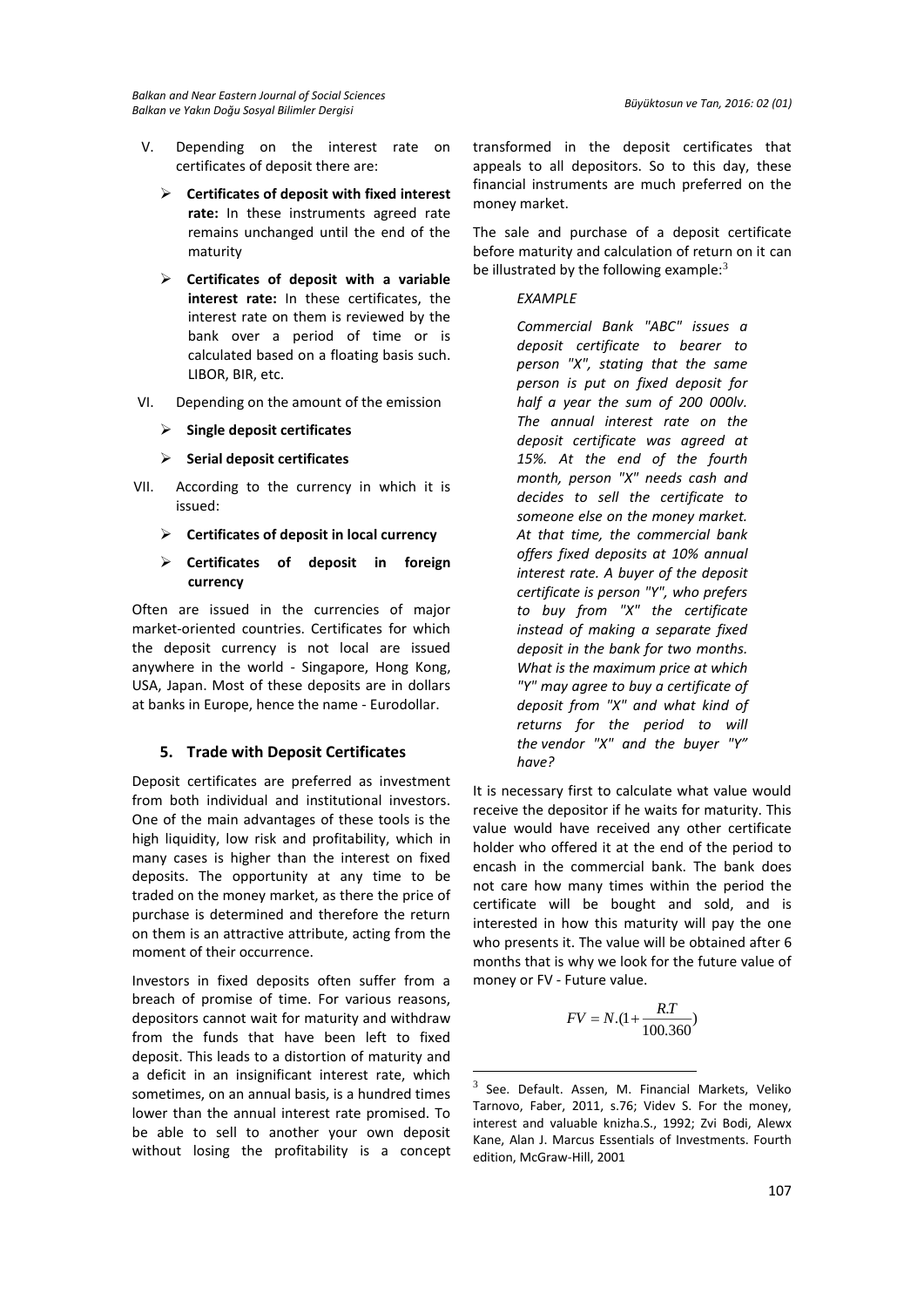Where:

FV is the future value;

N - nominal value of the deposit certificate;

R - annual interest rate on the deposit certificate;

T - contractual term of the deposit certificate;

Therefore,

 $FV = 200000 \cdot (1 + \frac{15.180}{100.360}) = 200000 \cdot 1,075 = 215000$ <sup>IV</sup>

This shows that anyone who brings the certificate to the bank at the end of the  $6<sup>th</sup>$  month will receive 215 000 lv.

In this case, the holder of the deposit certificate "X" cannot wait for maturity so he wants to sell on the money market. There is the buyer "Y", who generally has two options to proceed with the investment of his money. The first option is to go to commercial banks and to independently make a fixed deposit for two months on the market annual interest rate of the bank at this point, which is 10%. The second option is to get on the money market and there to buy from "X" the certificate of deposit, which term till maturity, is also two months. If the buyer "Y" chooses the second option, he should pursue such purchase price of the certificate, which would provide him an annual return not less than 10% for two months. Otherwise, it is more profitable to choose the first option - a bank deposit.

Buyer "Y" prefers to hit the money market and to buy a certificate of deposit from "X". For this, he must calculate what is the present value of the certificate, provided that the return, which he realizes for four months, is at least 10%. That is also what the maximum amount "Y" shall pay to "X" so as to achieve at least a return of 10%. Naturally, on the money market, "Y" may seek such purchase price of the certificate, which guarantees him an annual return higher than 10%.

$$
PV = \frac{FV}{\left(1 + \frac{rt}{100.360}\right)}
$$

where:

PV is the present value of future cash flow from a deposit certificate;

FV - future value of the deposit certificate;

r - the current annual interest rate;

t - number of remaining days from the sale to maturity (residual maturity).

Substituting in the formula, we get:

$$
PV = \frac{215000}{(1 + \frac{10.60}{100.360})} = \frac{215000}{1,0166} = 211489,27
$$
lv.

The amount of 201 688, 55lv. shows that this is the maximum value "Y" is to pay "X" to realize two months an annual return from 10%.

It is possible that on the money market "Y" to say to "X" that the bank gives him an annual interest rate on fixed deposit equal to 10% and therefore if he buys a certificate of deposit from "X", he wants to realize a higher return. In this case "Y" should seek a price lower than 201 688.55 lv.

Let's look at the next step, namely, what is the financial impact or the profitability for vendor "X" and the buyer "Y" of the deposit certificate?

#### **Annual return for the first holder "X"**

The formula for calculation of the profitability of the first holder of the certificate "X" is the following:

$$
d_x = \frac{(PV - N).100.360}{N.(T-t)}
$$

where:

 $d_{_X}$  is return of the first holder of the deposit certificate "X" for the holding period

 $(T-t)$  <sub>-</sub> holding period of the first holder "X"

$$
d_x = \frac{(211489,27 - 200000),100.360}{200000,(180 - 60)} = 17,23\%
$$

This result indicates that the first holder "X" for the four months of holding realizes annual return much higher than that of the deposit certificate. Bank promises 15%, and he realizes 17.23%. In these calculations, the second holder "Y" has the opportunity to ask to buy the certificate of less than 211,489, 27lv. so as to realize a higher return of 10%.

#### **Annual return for the second holder "Y"**

The absolute income, which "Y" will receive for the two months of holding the certificate, given that "X" bought it at a price of 211 489.27lv, is calculated by future value subtracting form the present value of the certificate.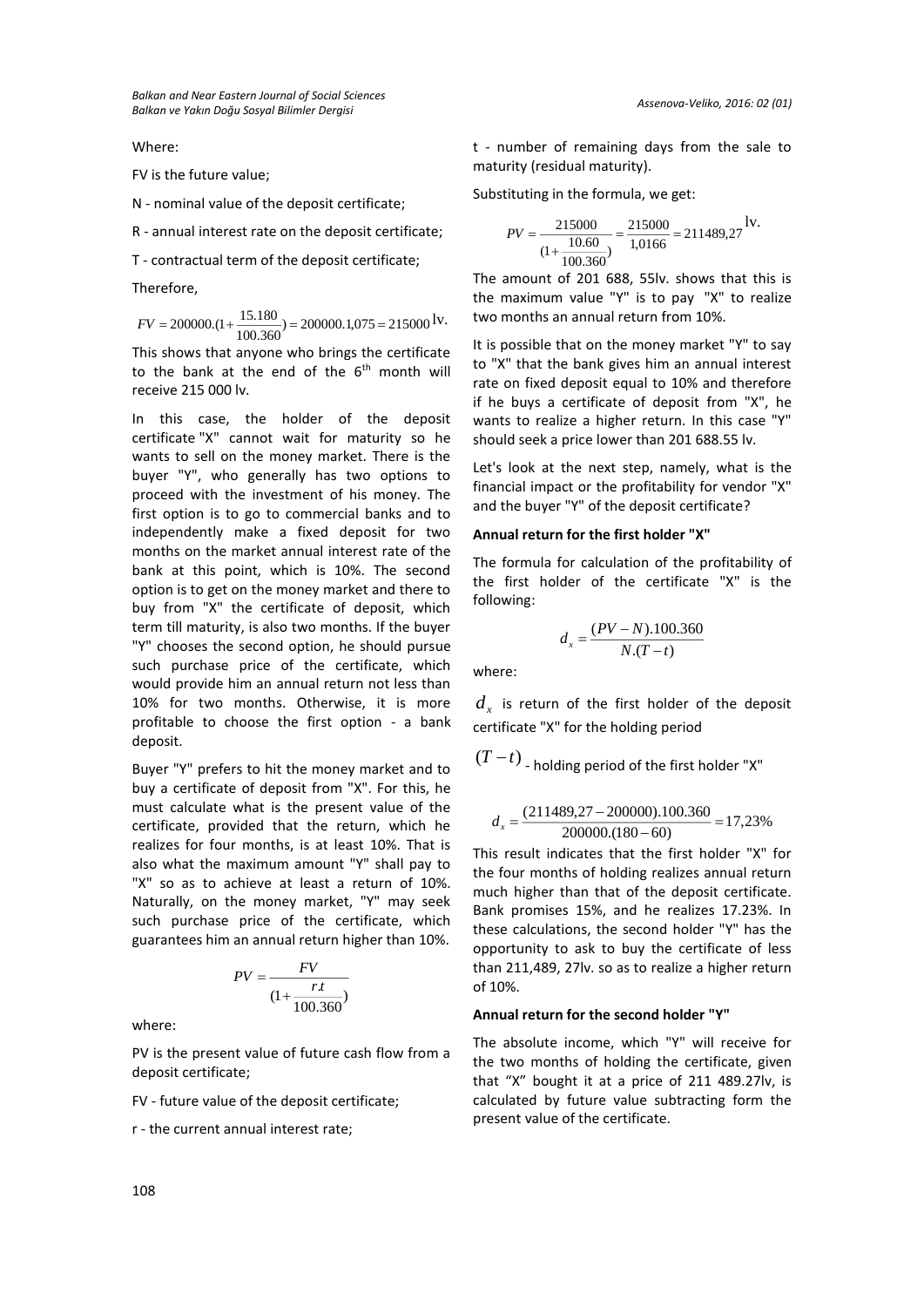*Balkan and Near Eastern Journal of Social Sciences Balkan ve Yakın Doğu Sosyal Bilimler Dergisi Büyüktosun ve Tan, 2016: 02 (01)*

Absolute income = FV-PV

Absolute income = 
$$
215000 - 211489.27 = 3
$$
  
510.73 ly

Relative annual return for the period of holding of the second holder "Y" is called  $d_{y}^{\,}$  and is calculated using the formula:

$$
d_y = \frac{(FV - PV).100.360}{PV \cdot t}
$$

Substituting in the formula, we get:

$$
d_y = \frac{(215000 - 211489,27) \cdot 100.360}{211489,27.60} = 9,96\%
$$

i.e. approximately 10%

This result shows that when purchasing a deposit certificate at a price of 211 489.27lv, the second holder "Y" will realize a return of approximately 10%.

# **6. For and Against The Administration of Certificates of Deposit in The Bulgarian Banking Practice**

The banks in Bulgaria decide by themselves whether or not to work with a given instrument. It all depends on the wishes of the customers, the market conditions and the financial benefit of the credit institution.

Twenty-five years after the introduction of the term deposits in Bulgaria, commercial banks still do not offer trading with certificates of deposit on the money market. This means that either there is no interest by depositors or the credit institution itself sees no sense in their development and commercialisation.

The large credit institutions on banking market in Bulgaria are foreign vaults. Out of the first five largest banks in the country only one of them has Bulgarian capital, the other four are Italian, Hungarian, Greek, and Austrian property. In their own countries, the parent banks what a deposit certificate is and trading with it occupies a significant place on the money market. Какво пречи след добрата воля в началото на 90-те години и желанието да се търгува с депозитни сертификати тези инструменти да остават все още непознати за нашия паричен пазар? Many of the new instruments that are offered to individuals and legal entities in Bulgaria are transferred from foreign banks and have found good reception here. What prevents these

instruments to still remain unknown to our money market after the goodwill at the beginning of the 90s and the desire for them to be traded?

The reasons may be sought in the theory which from the outset did not properly explain the nature of the fixed or not fixed term investments, as well as in the legislation, which for years could not accurately determine the nature and the difference between term deposits and certificates of deposit. But mostly the rejection of certificates of deposit in practice lies in the fear and lack confidence of investors to trade in funds, and hence the reluctance of banks to develop a methodology for trading with certificates of deposit. Contributories for this situation were also - hyperinflation in the country, the bankruptcy of dozens of commercial banks in the 90s, the introduction of the currency board and the unsuccessful attempts at its artificial eliminating the financial crisis and maintaining a five-year period of high interest rates on deposits, respectively. bank deposits, low investment culture of Bulgarians and last but not least our mentality. Why we believe that the introduction of trading in certificates of deposit is beneficial for investors as well as for banks?

From the standpoint of investors - this is an opportunity, an alternative for investment and at the same time, a way to prevent risks. Many depositors in term deposits with a longer period have violated the maturity and have lost from the non-payment of the promised interest. The currency market offers not only prevention of losses, but also an opportunity to profit from trading with depositors' own money. Today, interest rates on deposits are very low, there are even cases of negative interest rates. This is definitely not an incentive for holding money on bank deposit. After the bankruptcy of the fourth largest bank in Bulgaria CCB, depositors in term deposits earnestly thought about new investment opportunities. Part of them focused their interest in real estate, gold, currency, securitiesand; the more conservative and the ones without deep knowledge of trading in financial instruments left their money at home. Investment preferences depend on many factors, but also on the ability to take risks. Ignorance of securities and stock exchange trade, the lack of a large selection of quality shares of companies, relatively few joint stock companies that offer free shares for sale, the lack of investment advisers, the decline in stock prices, etc. lead to the fact that despite low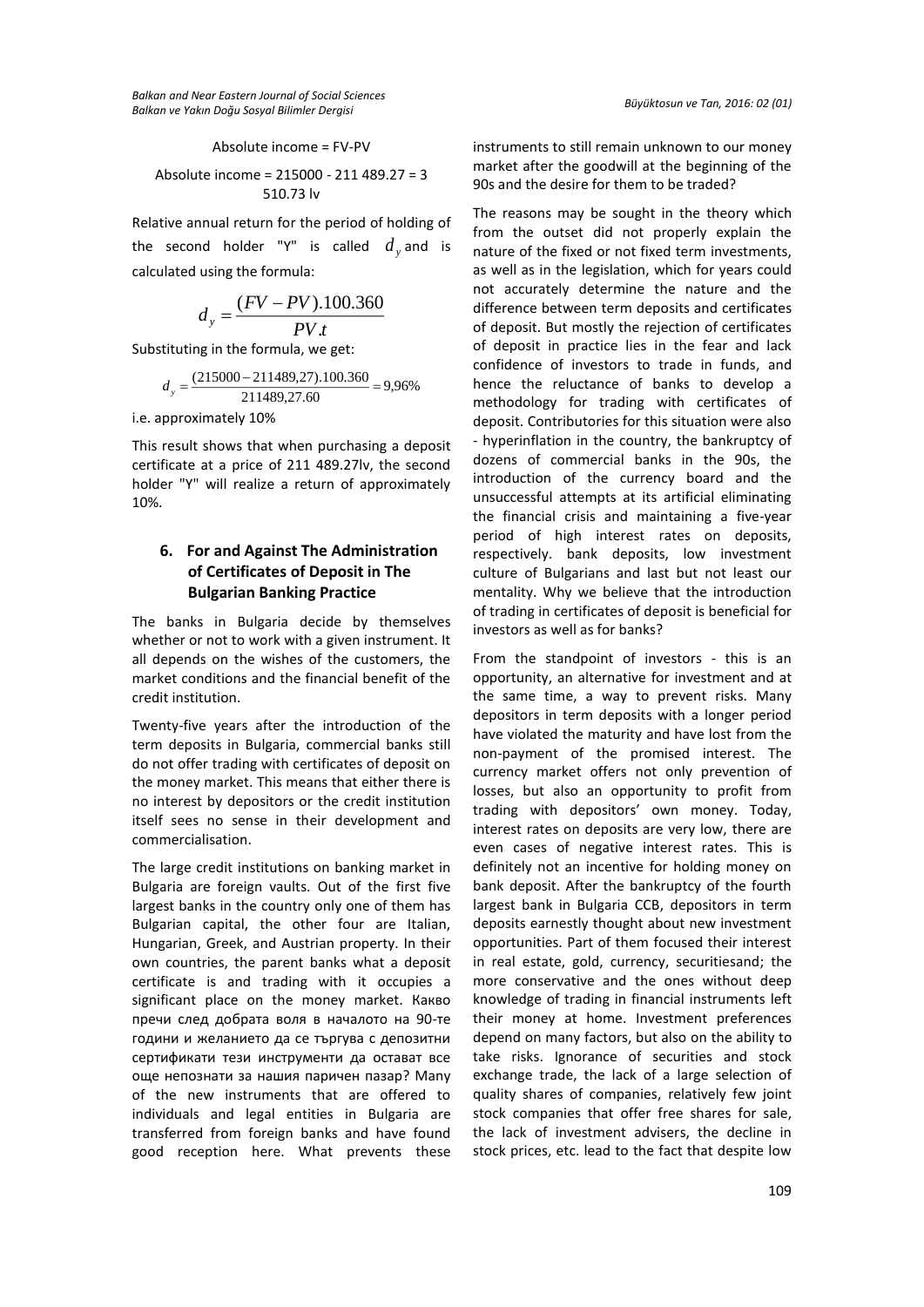interest rates, the majority of investors continue to keep their investments in banks. Another reason is the guarantee of investments in banks. In uncertain times, the depositor seeks state guarantee. Like nature, the economy is cyclical. After the crisis and the recession in the European countires, the prognosis suggest that there is a GDP growth and a great revival of production is expected. Interest rates on deposits remain at low levels, but over time they are expected to go up. The deposit certificate will give new opportunities to depositors which are easy to implement and without risk.

From the perspective of the banks introducing certificates of deposit can have both positive and negative aspects. A positive aspect is that the money invested in the certificate of deposit remain in the credit institution to maturity despite the change of its owner. Thus banks preserve their resources, increase liability and have the opportunity for long-term target of the attracted capital. Also, these tools very well would be used as collateral for loans or other assets. Banks can incorporate them into the portfolio of individual clients and offer various options of risk-free investments. It definitely can bring higher returns to customers and legal tax avoidance of term deposits, which currently exists in Bulgaria. Negative or rather hampering deployment of certificates of deposit we can see in a more complicated procedure of trade, solving the issue of ensuring the investment fund, and the ability to hide the real owner of the money when trading with deposit certificate to bearer. In this aspect it is necessary to study the experience of western countries and to propose a way to track and prevent the attempts of money laundering and financial fraud.

# **7. Some Suggestions for The Introduction and Trade with Certificates of Deposit on The Bulgarian Money Market**

The introduction of deposit certificates as an instrument of the money market and their trading by commercial banks in Bulgaria is clearly not a matter of consistent interpretation and judgment. Therefore, we see that it is necessary to do quite some steps both in theoretical and in practical aspect.

The most important ones can be summarised in the following points:

*1. In theoretical aspect, it is necessary to give a clearer distinction between the terms "bank deposit" and "deposit"*. <sup>4</sup> University professors have long highlighted the substantial differences both in financial and accounting matters in these concepts, but practitioners continue to use the terms bank deposit only for the money placed in a bank without promise of withdrawal after a certain date, ie demand deposit. Those that are made with the express written consent for withdrawal after a certain time are called deposits. In fact, the money left in the bank, whether for fixed or indefinite period, are monetary deposits and banks pay interest on them because the depositors appear as lenders to the banks. The money which were left on deposit, when withdrawn, are not the same neither in quantity nor in denominations. The deposits are a major element of the liability of the bank balance and interest on them are part of banking assets. Deposits mean not only investments left in storage, but also values and other assets that banks hold. In this respect clients seek the services of banks to store their valuables and pay for renting safes, ie these fees for deposit services are reflected in the balance sheet liabilities. It has already been pointed out that due to the literal translation from English, deposits are now referred to exclusively as fixed-term deposits. This is why often when entering a bank we see signs saying "deposits of companies" and "deposits of citizens." The distinction between "bank deposit" and "deposit" in economic terms must be followed by legal changes and consistency in the laws and regulations that use these concepts.

*2. When these distinctions are made, it should be proceeded to differentiate between the terms "term deposit" and "certificate of deposit".* There are still views, even among some economists, that the deposit certificate is a contract for a term deposit. This view is reinforced by two facts. Firstly, in Bulgaria there are two terms for a savings account and a deposit account. The first is used and comes with the demand savings deposit and the second account is designed precisely for the term investments called deposits. This somewhat legitimised the deposit as a name as synonymous with term deposit. This is why some authors accept that the contract for term deposit as actually a deposit certificate.

**.** 

 $<sup>4</sup>$  Op.cit., p.72</sup>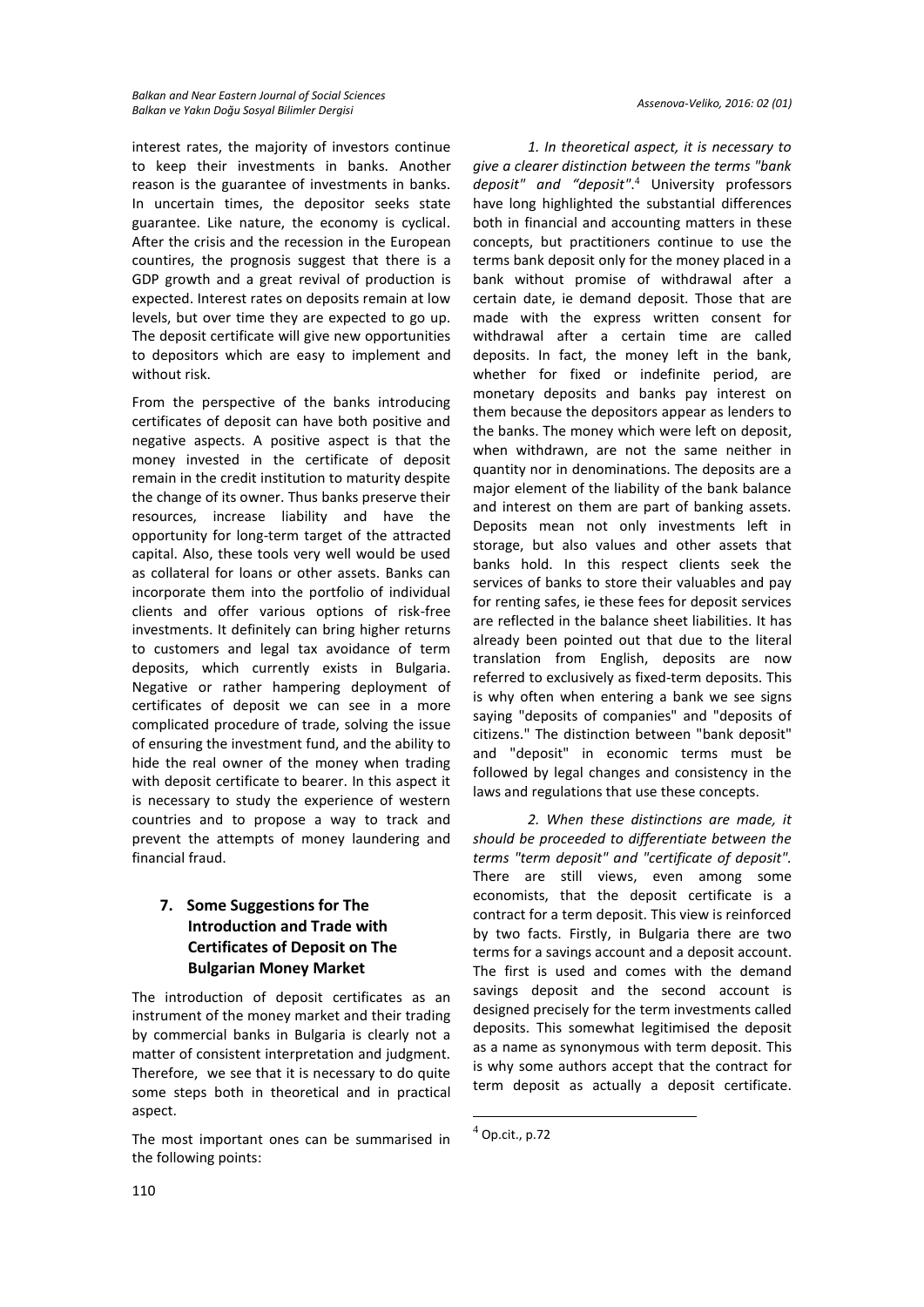Secondly, Russian-speaking countries also use the terms savings and certificates of deposit as synonymous with savings and term deposits.

*3. It is necessary to define legislatively what a deposit certificate is and indicate that it is a security traded on the money market.* At the moment what we notice with the changes in some of the laws dealing with trading on the financial markets (the Markets in Financial Instruments) and services carried out by banks (Credit Institutions Act) is more or less a refusal or avoidance of entry into details regarding trading with money market instruments, incl. certificates of deposit. What is meant by this?

- Since 1992, according to the then current Ordinance № 3 of BNB on the payments and banking unified standard 1092 M, a certificate of deposit is defined and admitted in the Bulgarian legal peace as well as in the banking practice. It explicitly states that the bank is obliged to issue a certificate of deposit to every Bulgarian citizen on demand, but only a deposit certificate to the bearer is considered a security and can be traded in the money market. On this basis, in 1994 First Investment Bank started issuing certificates of deposit against deposited cash in Bulgarian lev for a period of one year at an interest rate 8 percentage points above the base rate of the Bank. Then the deposit certificate was officially regulated as a document in which the bank is obliged to repay at maturity the deposited amount on it and interest for the period. Besides having all the features of a usual deposit, through it, it can be performed and other financial operations like transferring it to third parties or making it available as collateral against debt. It is obvious that when the term deposits became popular, our legislature has given an opportunity to use deposit certificates by stimulating their introduction;
- $\triangleright$  After this first attempt to implement the certificate of deposit in the banking practice in leading law, dealing with this instrumen, changes occurred. For example, in the Credit Institutions Act (amended in 2009) enables towards the banking activities to be attributed also "trading for own account or for the

account of customers in money market instruments - checks, bills, certificates of deposit, etc." (Art. 2, para 2, item 8 a). It is clear that the banks allowed trading in certificates of deposit by explicitly mentioning that they are money market instruments. Later, however, with amendments from 2014 in the same law, article, and paragraph, we no longer find the same text, but we see that it has been replaced by "dealing on own account or on behalf of clients with foreign currency and precious metals except for derivative financial instruments on foreign exchange and precious metals." Not only was the ability to trade in certificates of deposit removed, but those changes affect operations with other money market instruments as well. Here the question arises: Why make this change given that commercial banks are major participants in the money market in all countries"? Searching for an answer, we see that trading of financial instruments is not denied, but rather represented in very general manner in order not to oblige the credit institution with similar activities if it does not want to carry them out. We come to this conclusion after pay attention to article 2, paragraph 2, item 9 of the Credit Institutions Act, which stipulates that "the bank can provide services and / or activities referred to in Art. 5 para. 2 and 3 of the Markets in Financial Instruments". These are exclusively investment activities related to the provision of services on its own and for hire of primary and secondary capital markets, as well as giving advice and management of investment portfolios of financial instruments. In other words, towards financial instruments are related primarily equity, debt securities and derivatives that are traded on stock exchanges. Where are the money market instruments left? They are not forgotten but are too well veiled in the text so that the first reading cannot reveal them. This is because the interpretation of art. 3 of the Markets in Financial Instruments Act concludes that financial instruments are a broader concept of securities as financial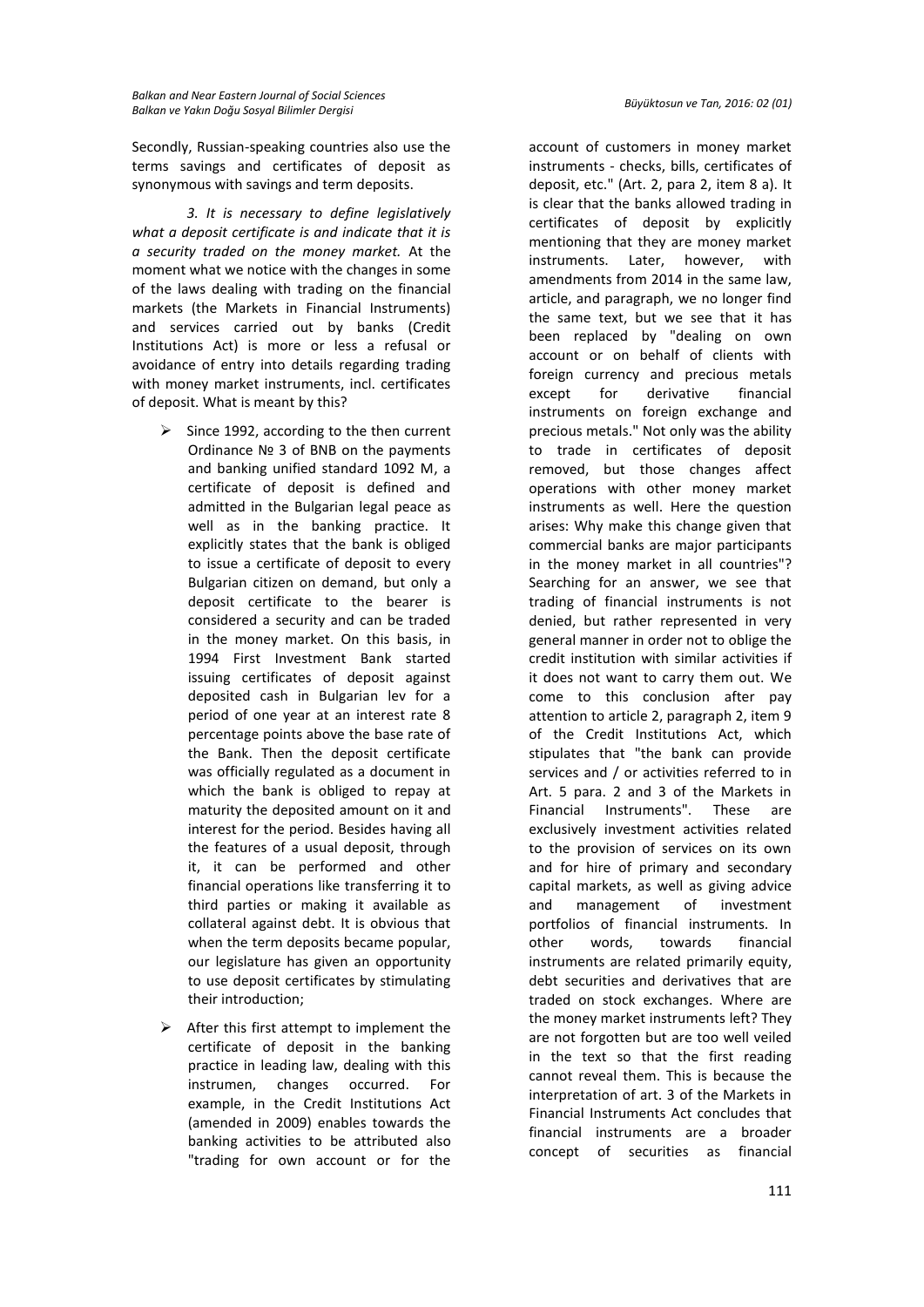instruments include securities and instruments other than securities. In recent i.e. in Article 3, Item 2 a) it is written that "towards instruments other than securities are falling money market instruments." That is how the legislature obliquely assumes that banks can carry out activities in the money market and to trade with financial instruments. But do they mention what are these instruments? Yes, but it's done in the additional provisions of the Markets in Financial Instruments Act, where &1, item 13 reads: "Money Market Instruments" are instruments normally traded on the money market, short-term government securities (treasury bills), certificates of deposit and commercial paper, with the exception of payment instruments".

Here's how after a long walk in the main law governing the activities of commercial banks and proprietary trading we come to the conclusion that the legislature does not prohibit the trade in certificates of deposit, but they are not displayed prominently, and are quite hidden to the average reader. Also we found that in recent years, changes in the laws are made precisely for the purpose to all instruments traded in the money market to be removed as designations of the main text in the law. It remains to guess whether it is done because it is clear that in the Bulgarian banking market the trade in short-term financial instruments is still an unknown phenomenon or because it is unviable and obsolete for the contemporary e-commerce way of investing. We think this is unlikely due to the second reason given that fixed-term deposits definitely go along with certificates of deposit, and no country had abandoned these investments. Rather the first reason remains - an undeveloped service in the money market.

4. Although the deposit certificates are not developed on our market, they exist in the banking balance. *From an accounting perspective they are reflected as debt certificates*. Given the essential proximity of the deposits to certificates of deposit, we come close to the opinion of Prof.. Pavlina Dimitrova that "certificates of deposit should be classified as deposits (exclusively term deposits) rather than debt certificates". 5

5. An important issue is to ensure investments in certificates of deposit. It is noteworthy that nowhere in the Law on Deposit Insurance banks there is a mention of deposits. Is characterises only term deposit in their varieties. Without going into details, we note that the fund guarantees full payment up to 196,000 Levs of "a saving product, certified with the deposit certificate issued to a named person and existing on and after July 2, 2014". <sup>6</sup> This text is further evidence that banks so not exclude trading in certificates of deposit, but because of an undeveloped methodology to work with them, they remain a rather wishful thinking.

### **8. Conclusion**

Introducing deposit certificates as an instrument of money market and trading by commercial banks in Bulgaria is clearly not a matter of consistent interpretation and judgment. We believe that the introduction of trading in certificates of deposit is useful for investors and banks. From the perspective of investors this is an opportunity for alternative investment and at the same time a way to prevent risks. From the perspective of the banks introducing certificates of deposit can have both positive and negative sides. A positive point is that the money invested in certificate of deposit remain in the credit institution to maturity despite the change of its owner. Thus banks preserve their resources, increase liability and have the opportunity for long-term target of borrowed capital. Also, these instruments would be used very well as collateral for loans or other assets. Banks can incorporate them into the portfolio of individual clients and offer various options of risk-free investments. This definitely can bring higher returns to customers and legal tax avoidance in time deposits, which currently exists in the country. Negative or rather hampering deployment of deposit certificates sides we see a complicated procedure of trade, solving the issue of ensuring the investment fund,

1

 $<sup>5</sup>$  Dimitrova, P. Credit market in Bulgaria in the context</sup> of a comparative analysis with other countries (financial and accounting aspects) magazine. Management and Sustainable Development, 2010.

 $<sup>6</sup>$  Law on Deposit Insurance banks Additional provisions</sup> & 1, item 1 a).